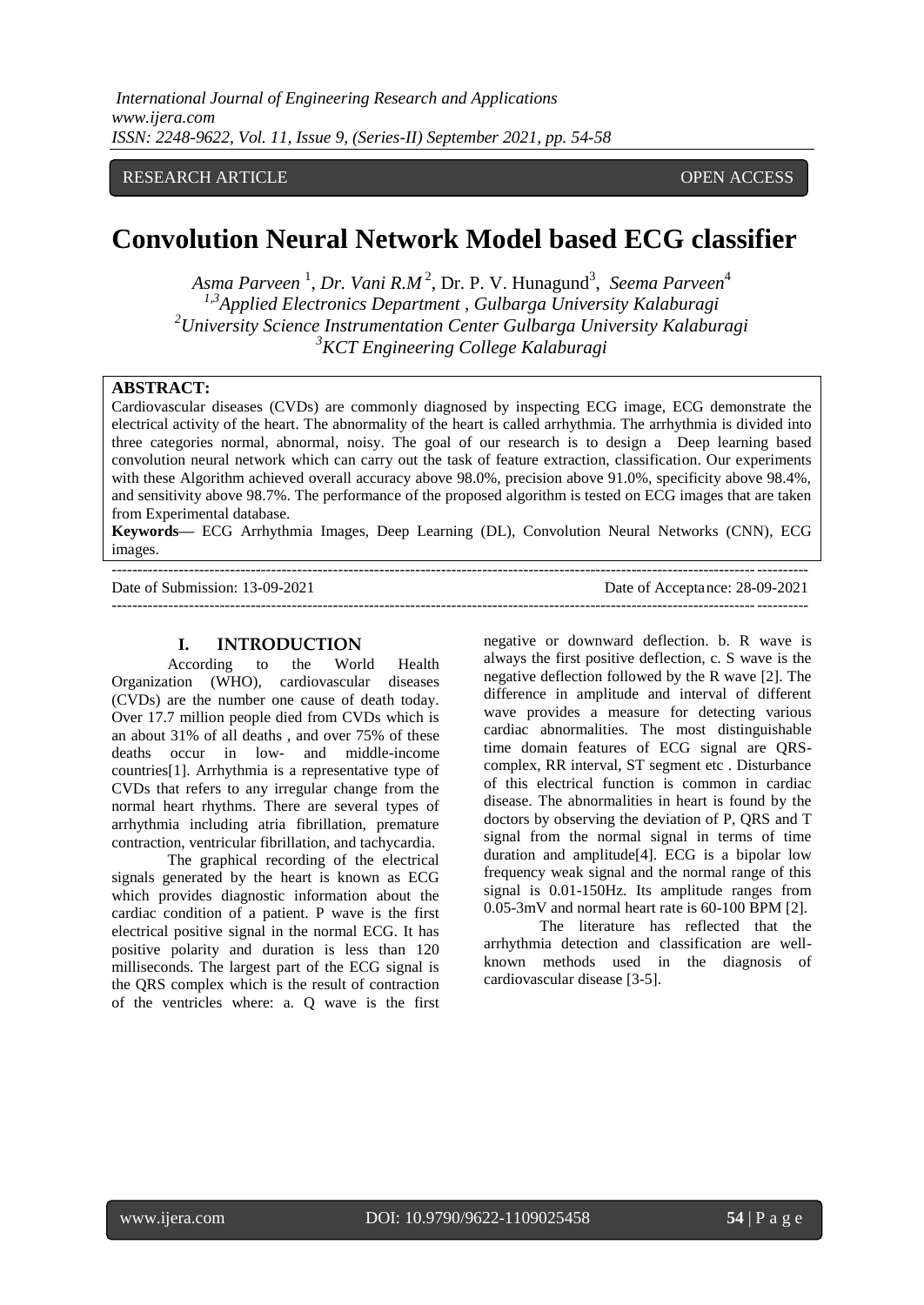

Fig: Normal ECG Image

In this paper, we propose a frame work for ECG classification using deep neural networks. For this to happen we describe a deep learning and Convolution Neural Network. This network has been trained on the task of arrhythmia detection for learning which it is possible to assume that the model need to learn most of the shape related feature of the ECG Images. Also we have a large amount of labeled data with classes for this task, which makes it easy to train a model with convolution neural network and multiple hidden layers, Activation layers and the result in the form of accuracy.

The remaining paper is organized as follows. The related work is introduced in Section II, the details of our proposed method are given in Section III, and the performed experiments and resulting discussions are presented in Section IV. Finally, several concluding remarks are given in Section V.

# II. RELATED WORK

U Rajendra Acharya et al, In this work a CNN was trained using the augmented data and achieved an accuracy of 94.03% and 93.47% in the diagnostic classification of heartbeats in original and noise free ECGs, respectively. When the CNN was trained with highly imbalanced data (original dataset), the accuracy of the CNN reduced to 89.07%% and 89.3% in noisy and noise-free ECGs. When properly trained, the proposed CNN model can serve as a tool for screening of ECG to quickly identify different types and frequency of arrhythmic heartbeats [6].

The goal of this research was to design a method based on one Dimensional Convolution Neural Networks (1-D CNN) for the classification of ECG Signal which is able to accurately classify three different arrhythmias, like N-Non-ecotic beats or normal beat , V -Ventricular ectopic beats , Q - Unknown Beats. The present research is based on 60,000 ECG signals fragments from the PhysionNet's MIT-BIH Arrhythmia database. The database is divided into two categories, that is train set and test set. The 1-D CNN is applied to the

database and the obtained result gives the accuracy of 97.44%[8].

Yıldırım et al, The recent findings show that deep neural networks (DNNs) extract representative features directly from input data and classify them with the aid of hidden layers (convolutional and max-pooling layers). DNNs, convolutional neural networks (CNNs), recurrent neural networks (RNNs) long short-term memory (LSTM) and combinations of these networks and pattern recognition algorithms were used as deep learning approaches on ECG arrhythmic heartbeat classification. DNNs models are sent to ECG signals as 1D data form of features.. [8]

Yao et al, proposed deep bidirectional LSTMs network-based approach with wavelet-based layers that obtained the frequency sub-bands of ECG signals which is achieved 99.39% for five different arrhythmia classification on MIT-BIH database.. [9]

Acharya et al, Discussed the attentionbased time-incremental convolutional neural network (ATI-CNN) that preserve both spatial and temporal information of ECG signals with classification accuracy of 81.2% on classification of paroxysmal arrhythmias.[10]

Rahhal et al, proposed that combining of topological data analysis, features and deep learning approach which is achieved 99.00% on MIT-BIH arrhythmia benchmark database.. [11]

Hannun et al, proposed a novel approach based on DNNs with using stacked denoising autoencoders (SDA) for ECG signal classification which is obtained high accuracy values on three different databases.. [12]

# **III. PROPOSED METHOD**

A] The Block Diagram of CNN

The proposed Block Diagram is consists of Data Acquisition, Classification Model, Training data, Testing data and output classifier. The Data (ECG images) are taken from data Acquisition and divided into two categories Training data and testing data. This data is fed to classification model with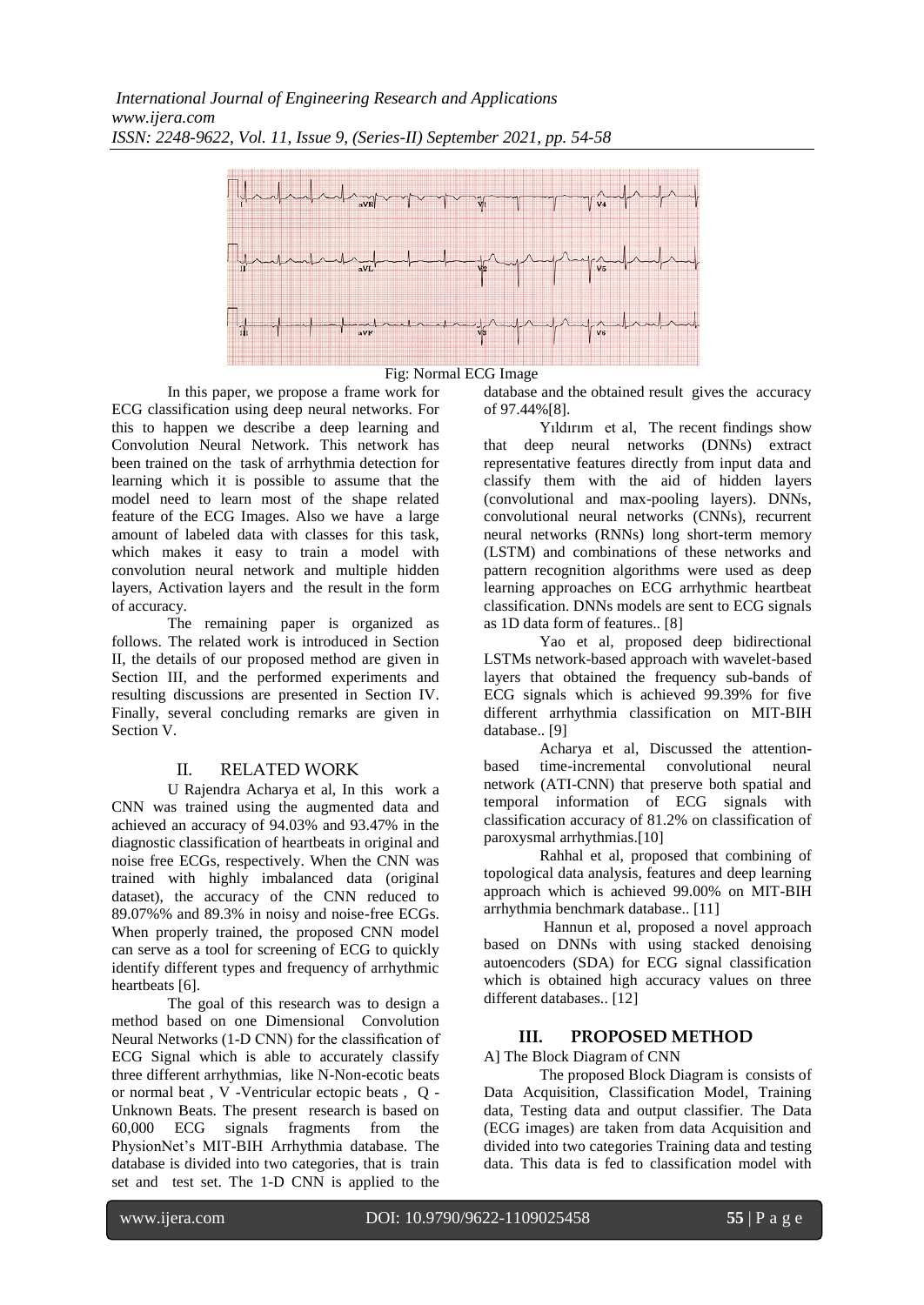respect to algorithms it classify and it gives output result to output classifier.



Fig 1: Block Diagram of CNN

B] Flow of CNN

The proposed method is consist of data acquisition, classification model( CNN) training data and testing data and out put. for gaining the necessary data parameters from the ECG is carried out. To classify heart disease we train a Convolutional Neural Network (CNN) model using experimental ECG images. The model involves the following steps [17].

Convolution neural network is a subset of artificial intelligence . CNN acts as a camera to ANN and CNN is used for image recognition .

The flow of Convolution neural network are :

STEP 1 – convolution layer ( input , feature detector , feature map)

STEP 2 – max pooling layer ( feature map , pooled map)

STEP 3 – flattening ( convert the feature map into vertical form )

STEP 4 – full connection with ANN ( output of CNN is connect ed to input of ANN )

C] Architecture of Convolution Layer

This is the first layer. The image of each ECG is considered as an input to layer. Then the image is converted into matrix of pixels. After that the matrix is reduced into the smaller matrix by applying some filters(rules). The value of filters is multiplied by original pixel values when filters displaces in line with the image grid [18].

The summing of multiplication is done to give one final number at last, since the filter reads the image from top to bottom and left to right. So, in this format the filters are applied and we get a reduced matrix.



### ELU Layer

l

This layer is the activation function layer which is the modified version of ReLU activation function to produce more accurate results known as Exponential Liner Unit. The layer tends to coverage cost to zero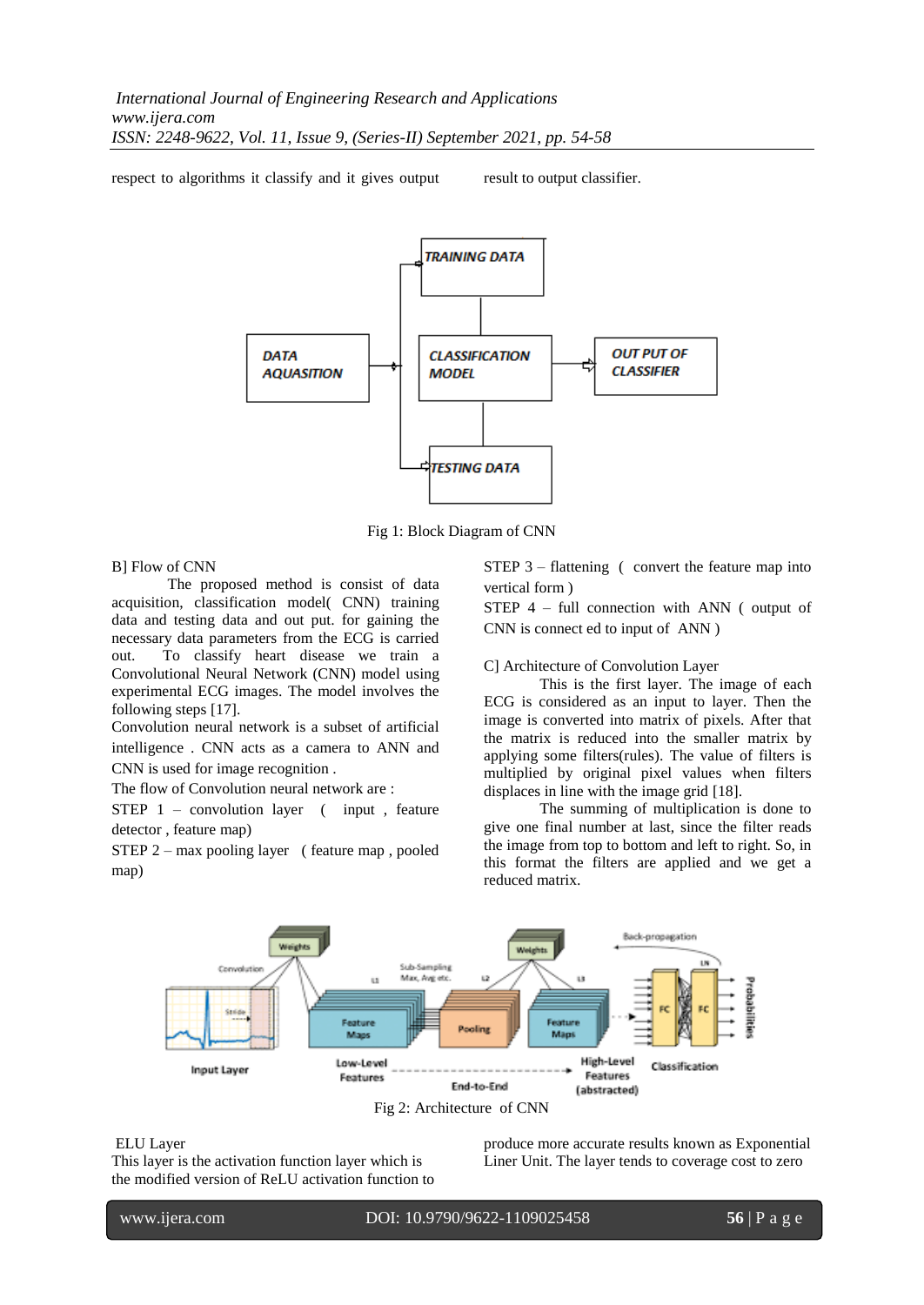#### ELU

$$
\begin{cases} x & \text{for } x \ge 0\\ \alpha(e^x - 1) & \text{for } x < 0 \end{cases}
$$

### Pooling Layer

This layer is used to reduce dimensions of the feature map and computations. It uses down sampling method. They can Max, Average from rectified and downsized feature map.

## Fully Connected Layer

This portion is responsible for taking output from convolution networks. The fully connected layer at end of the network results in N dimensional vector, where N is the number of classes from which the softmax activation function layer selects the class having greater probability.

### Softmax Layer

This is activation function layer which is responsible for multi-class classification. The layer converts outputs from Fully Connected Layer into probability distributions and the class having greater probability of occurrence than other classes is selected as the final classification output. The output from this layer ranges from [0,1] as the sum of probabilities for the outcomes of an event is one. This is the last layer of the model for the final classification and its equation is shown below

$$
softmax(z_j) = \frac{e^{z_j}}{\sum_{k=1}^{K} e^{z_k}} \text{ for } j = 1, \dots, K
$$

where z is the inputs as vectors to output layer and j indexes the output units from 1,2,3…., K.

## D] ECG data(Samples)

In this Study, ECG database are collecting from hospital. Real experiment dataset are used for performance evaluation of the proposed patientspecific ECG approach. 6000 images are collected from the hospital. This ECG images have supported our own research into arrhythmia analysis and related subjects. The database is divided in three categories Normal, Abnormal, Noisy ECG images.

## **IV. PERFORMANCE MEASURES**

We have evaluated the performance of the classification algorithms using six measures; sensitivity, specificity, classification accuracy. These measures are defined using True Positive (TP), True Negative (TN), False Positive (FP) and False Negative (FN). TP decision occurs when an arrhythmia detection of the classifier coincided with a decision of the physician. TN decision occurs when both the classifier and the physician suggested the absence of arrhythmia. FP occurs when the system labels a healthy case as an arrhythmia one. Finally, FN occurs when the system labels an arrhythmia case as healthy.

### Classification Accuracy

Classification accuracy is defined as the ratio of the number of correctly classified cases and is equal to the sum of TP and TN divided by the total number of cases N.

 $FPR = (TP + TN)/ TN$  or FPR=1-TNR

## Classification Sensitivity

Sensitivity refers to the rate of correctly classified positive and is equal to TP divided by the sum of TP and FN. Sensitivity may be referred as a True Positive Rate.

 $TPR = TP / (TP + FN)$ 

Classification Specificity

Specificity refers to the rate of correctly classified negative and is equal to the ratio of TN to the sum of TN and FP. False Positive Rate equals (100 specificity).

TNR=  $TN/(FP + TN)$ 

# **V. EXPERIMENTAL RESULT**

The database used was Experimental Images Arrhythmia, includes Normal, Abnormal, Noisy Images. Deep neural networks can carry out the task of feature extraction, classification directly from the experiment data itself. Here we use Convolution Neural Network(CNN) a Deep Learning algorithm, The database is divided into two categories, that is train set and test set. Our experiments with these Algorithm achieved overall accuracy above 98.9%, precision above 91.8%, specificity above 98.4%, and sensitivity above 98.7%. The performance of the proposed algorithm is tested on python platform. The 6000 Experiment ECG Images are collected from Jaydeva Cardiac Centre, Kalaburagi, Karnataka, India.

| Method                                                | Accuracy | sensitivity | $\cdots$<br>specificity |
|-------------------------------------------------------|----------|-------------|-------------------------|
| CNN                                                   | 98.9     | 98.7        | Q <sub>1</sub><br>1.0   |
| $\sim$ $\sim$ $\sim$ $\sim$ $\sim$<br>.<br>$\sqrt{ }$ |          |             |                         |

**Table:** Result of CN